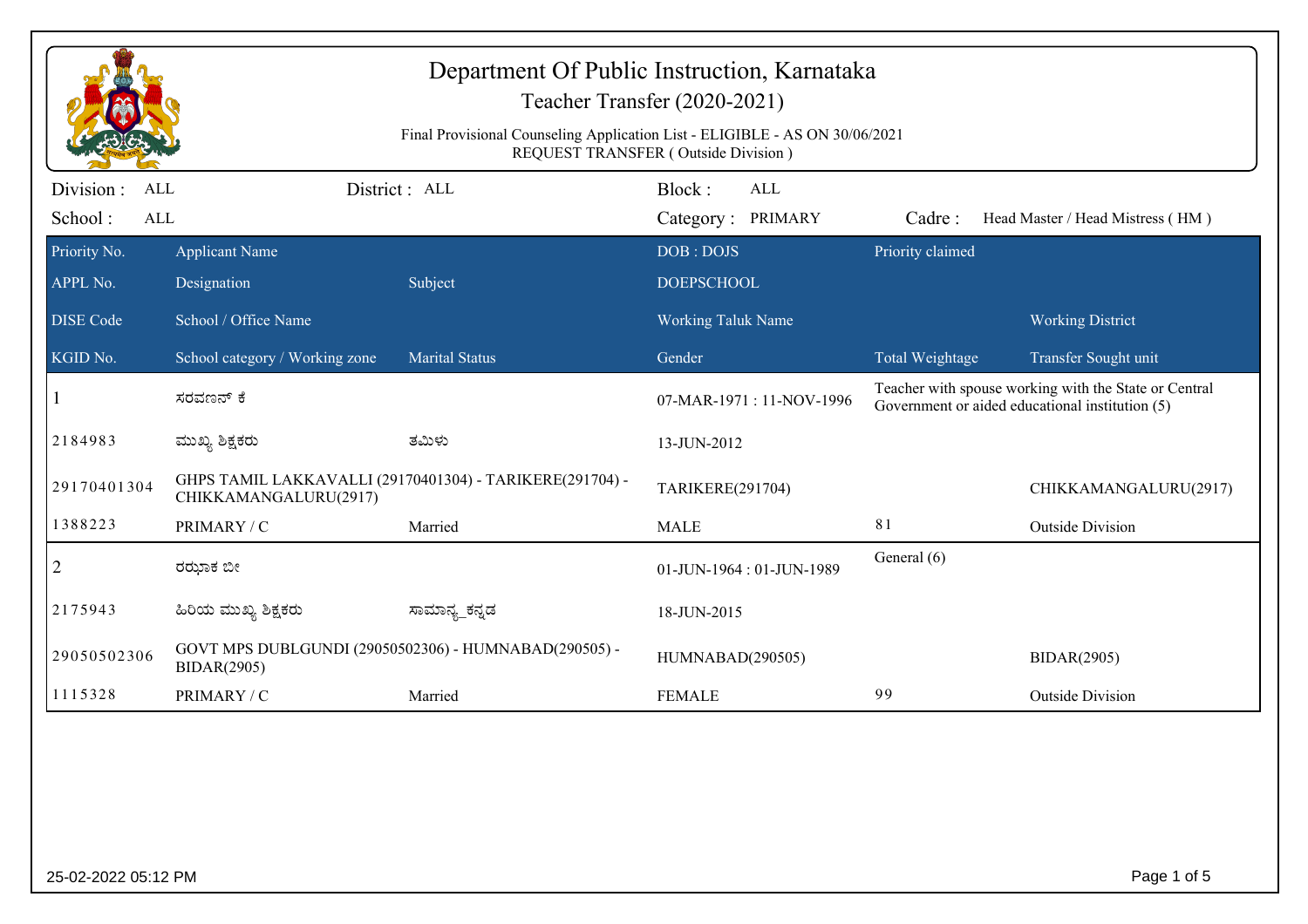| Department Of Public Instruction, Karnataka<br>Teacher Transfer (2020-2021)                                        |                                                                     |                                                           |                                    |                        |                                  |  |  |  |
|--------------------------------------------------------------------------------------------------------------------|---------------------------------------------------------------------|-----------------------------------------------------------|------------------------------------|------------------------|----------------------------------|--|--|--|
| Final Provisional Counseling Application List - ELIGIBLE - AS ON 30/06/2021<br>REQUEST TRANSFER (Outside Division) |                                                                     |                                                           |                                    |                        |                                  |  |  |  |
| Division :<br><b>ALL</b><br>School:<br><b>ALL</b>                                                                  |                                                                     | District: ALL                                             | Block:<br>ALL<br>Category: PRIMARY | Cadre:                 | Head Master / Head Mistress (HM) |  |  |  |
| Priority No.<br>APPL No.                                                                                           | <b>Applicant Name</b><br>Designation                                | Subject                                                   | DOB: DOJS<br><b>DOEPSCHOOL</b>     | Priority claimed       |                                  |  |  |  |
| <b>DISE Code</b>                                                                                                   | School / Office Name                                                |                                                           | Working Taluk Name                 |                        | <b>Working District</b>          |  |  |  |
| KGID No.                                                                                                           | School category / Working zone                                      | <b>Marital Status</b>                                     | Gender                             | <b>Total Weightage</b> | Transfer Sought unit             |  |  |  |
| 3                                                                                                                  | ಡಿ ವಿಮಲಾಕ್ಷಿ                                                        |                                                           | 01-JUN-1967: 10-MAR-1989           | General (6)            |                                  |  |  |  |
| 2178977                                                                                                            | ಮುಖ್ಯ ಶಿಕ್ಷಕರು                                                      | ಕನ್ನಡ                                                     | 05-OCT-2015                        |                        |                                  |  |  |  |
| 29111408101                                                                                                        | <b>HAVERI(2911)</b>                                                 | GHPS SCH MENSINAHAL (29111408101) - RANNEBENNUR(291114) - | RANNEBENNUR(291114)                | <b>HAVERI(2911)</b>    |                                  |  |  |  |
| 1251912                                                                                                            | PRIMARY / C                                                         | Married                                                   | <b>FEMALE</b>                      | 99                     | <b>Outside Division</b>          |  |  |  |
| $\overline{4}$                                                                                                     | ಶಾಂತಕುಮಾರಿ ಎಸ್.ಕೆ                                                   |                                                           | 20-MAY-1970: 02-DEC-1989           | General (6)            |                                  |  |  |  |
| 2179239                                                                                                            | ಮುಖ್ಯ ಶಿಕ್ಷಕರು                                                      | ಸಾಮಾನ್ಯ_ಕನ್ನಡ                                             | 05-MAR-2015                        |                        |                                  |  |  |  |
| 29220203002                                                                                                        | GHPS CHAPURA DODDI (29220203002) - MADDUR(292202) -<br>MANDYA(2922) |                                                           | MADDUR(292202)                     |                        | MANDYA(2922)                     |  |  |  |
| 1069783                                                                                                            | PRIMARY / C                                                         | Married                                                   | <b>FEMALE</b>                      | 99                     | <b>Outside Division</b>          |  |  |  |
|                                                                                                                    |                                                                     |                                                           |                                    |                        |                                  |  |  |  |
| 25-02-2022 05:12 PM                                                                                                |                                                                     |                                                           |                                    |                        | Page 2 of 5                      |  |  |  |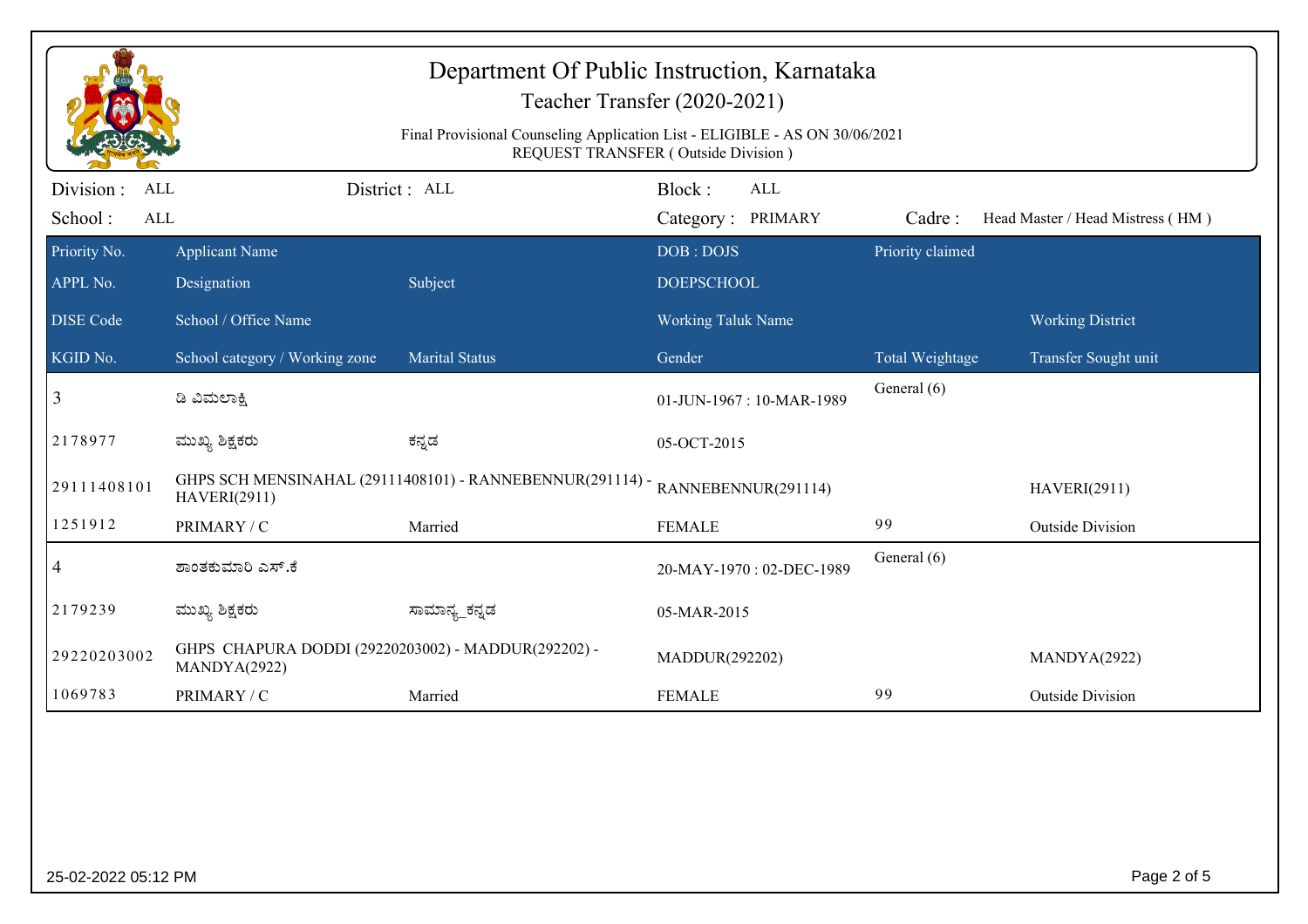| Department Of Public Instruction, Karnataka<br>Teacher Transfer (2020-2021)<br>Final Provisional Counseling Application List - ELIGIBLE - AS ON 30/06/2021<br>REQUEST TRANSFER (Outside Division) |                                                                                       |                |                                                |            |                  |                                  |  |
|---------------------------------------------------------------------------------------------------------------------------------------------------------------------------------------------------|---------------------------------------------------------------------------------------|----------------|------------------------------------------------|------------|------------------|----------------------------------|--|
| Division :<br><b>ALL</b>                                                                                                                                                                          |                                                                                       | District: ALL  | Block:                                         | <b>ALL</b> |                  |                                  |  |
| School:<br>ALL                                                                                                                                                                                    |                                                                                       |                | Category: PRIMARY                              |            | Cadre:           | Head Master / Head Mistress (HM) |  |
| Priority No.<br>APPL No.                                                                                                                                                                          | <b>Applicant Name</b><br>Designation                                                  | Subject        | DOB: DOJS                                      |            | Priority claimed |                                  |  |
| <b>DISE Code</b>                                                                                                                                                                                  | School / Office Name                                                                  |                | <b>DOEPSCHOOL</b><br><b>Working Taluk Name</b> |            |                  | <b>Working District</b>          |  |
| KGID No.                                                                                                                                                                                          | School category / Working zone                                                        | Marital Status | Gender                                         |            | Total Weightage  | Transfer Sought unit             |  |
| 5                                                                                                                                                                                                 | ಮೊತಪ್ಪ ವಾಲಪ್ಪ ಲಮಣಿ                                                                    |                | 01-JUN-1969: 03-FEB-1997                       |            | General (6)      |                                  |  |
| 2185023                                                                                                                                                                                           | ಮುಖ್ಯ ಶಿಕ್ಷಕರು                                                                        | ಸಾಮಾನ್ಯ_ಕನ್ನಡ  | 10-APR-2015                                    |            |                  |                                  |  |
| 29160402903                                                                                                                                                                                       | GHPS KARKUNJE 576283 (29160402903) - BYNDOOR(291604) -<br>UDUPI(2916)                 |                | BYNDOOR(291604)                                |            |                  | UDUPI(2916)                      |  |
| 1433561                                                                                                                                                                                           | PRIMARY / C                                                                           | Married        | <b>MALE</b>                                    |            | 75               | <b>Outside Division</b>          |  |
| 6                                                                                                                                                                                                 | ಮಹಾಂತೇಶ ಮಾರುತೆಪ್ಪ                                                                     |                | 20-JUL-1976: 01-AUG-2002                       |            | General (6)      |                                  |  |
| 2183411                                                                                                                                                                                           | ಮುಖ್ಯ ಶಿಕ್ಷಕರು                                                                        | ಕನ್ನಡ          | 01-AUG-2002                                    |            |                  |                                  |  |
| 29060101001                                                                                                                                                                                       | GOVT.HIGHER PRIMARY SCHOOL ANWAR (29060101001) -<br>DEVADURGA(290601) - RAICHUR(2906) |                | DEVADURGA(290601)                              |            |                  | RAICHUR(2906)                    |  |
| 1942759                                                                                                                                                                                           | PRIMARY / C                                                                           | Married        | <b>MALE</b>                                    |            | 70               | <b>Outside Division</b>          |  |
|                                                                                                                                                                                                   |                                                                                       |                |                                                |            |                  |                                  |  |
| Page 3 of 5<br>25-02-2022 05:12 PM                                                                                                                                                                |                                                                                       |                |                                                |            |                  |                                  |  |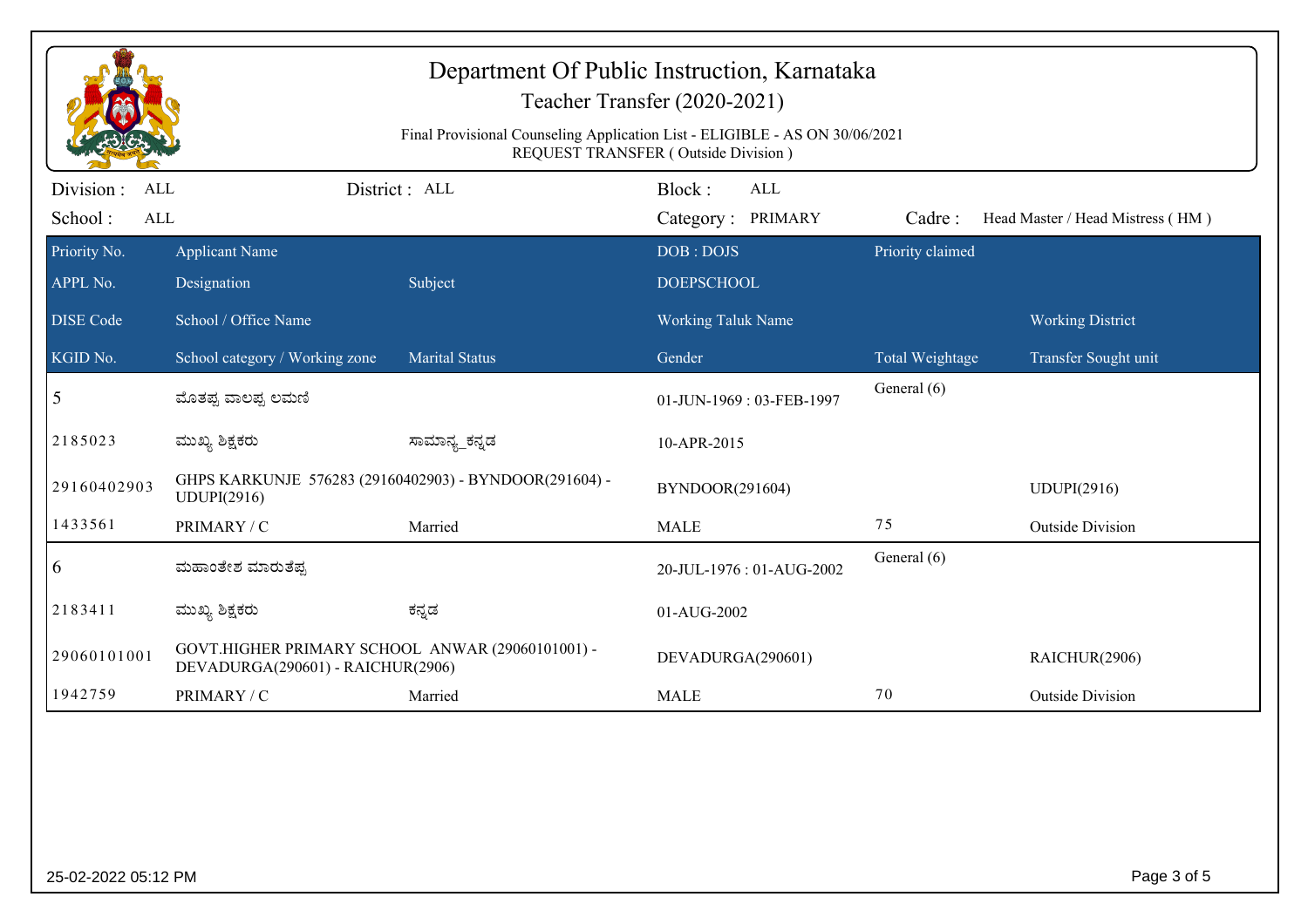| Department Of Public Instruction, Karnataka<br>Teacher Transfer (2020-2021)<br>Final Provisional Counseling Application List - ELIGIBLE - AS ON 30/06/2021<br>REQUEST TRANSFER (Outside Division) |                                                                                                        |                       |                                |            |                  |                                  |  |
|---------------------------------------------------------------------------------------------------------------------------------------------------------------------------------------------------|--------------------------------------------------------------------------------------------------------|-----------------------|--------------------------------|------------|------------------|----------------------------------|--|
| Division :<br><b>ALL</b><br>School:<br><b>ALL</b>                                                                                                                                                 |                                                                                                        | District : ALL        | Block:<br>Category: PRIMARY    | <b>ALL</b> | Cadre:           | Head Master / Head Mistress (HM) |  |
| Priority No.<br>APPL No.                                                                                                                                                                          | <b>Applicant Name</b><br>Designation                                                                   | Subject               | DOB: DOJS<br><b>DOEPSCHOOL</b> |            | Priority claimed |                                  |  |
| <b>DISE Code</b>                                                                                                                                                                                  | School / Office Name                                                                                   |                       | <b>Working Taluk Name</b>      |            |                  | <b>Working District</b>          |  |
| KGID No.                                                                                                                                                                                          | School category / Working zone                                                                         | <b>Marital Status</b> | Gender                         |            | Total Weightage  | Transfer Sought unit             |  |
|                                                                                                                                                                                                   | ಪ್ರಭು ದೊಡ್ಡಮನಿ                                                                                         |                       | 28-JUL-1964: 07-DEC-1999       |            | General (6)      |                                  |  |
| 2185411                                                                                                                                                                                           | ಮುಖ್ಯ ಶಿಕ್ಷಕರು                                                                                         | ಕನ್ನಡ                 | 01-OCT-2014                    |            |                  |                                  |  |
| 29240104802                                                                                                                                                                                       | DKZP GOVT. HIGHER PRIMARY SCHOOL BADAKOTTU<br>(29240104802) - BANTWAL(292401) - DAKSHINA KANNADA(2924) |                       | BANTWAL(292401)                |            |                  | DAKSHINA KANNADA(2924)           |  |
| 1832131                                                                                                                                                                                           | PRIMARY / C                                                                                            | Married               | <b>MALE</b>                    |            | 58               | <b>Outside Division</b>          |  |
| $\vert 8$                                                                                                                                                                                         | ಎಂ.ಕಮಲಮ್ಮ                                                                                              |                       | 17-APR-1971: 01-AUG-2002       |            | General (6)      |                                  |  |
| 2181852                                                                                                                                                                                           | ಮುಖ್ಯ ಶಿಕ್ಷಕರು                                                                                         | ಸಾಮಾನ್ಯ_ಕನ್ನಡ         | 28-JUN-2018                    |            |                  |                                  |  |
| 29240201601                                                                                                                                                                                       | DKZP GOVT. HIGHER PRIMARY SCHOOL PADDANDADKA<br>(29240201601) - BELTHANGADY(292402) - DAKSHINA KANNADA |                       | BELTHANGADY(292402)            |            |                  | DAKSHINA KANNADA(2924)           |  |
| 1938408                                                                                                                                                                                           | PRIMARY / C                                                                                            | Married               | <b>FEMALE</b>                  |            | 45               | <b>Outside Division</b>          |  |
|                                                                                                                                                                                                   |                                                                                                        |                       |                                |            |                  |                                  |  |
| 25-02-2022 05:12 PM                                                                                                                                                                               |                                                                                                        |                       |                                |            |                  | Page 4 of 5                      |  |